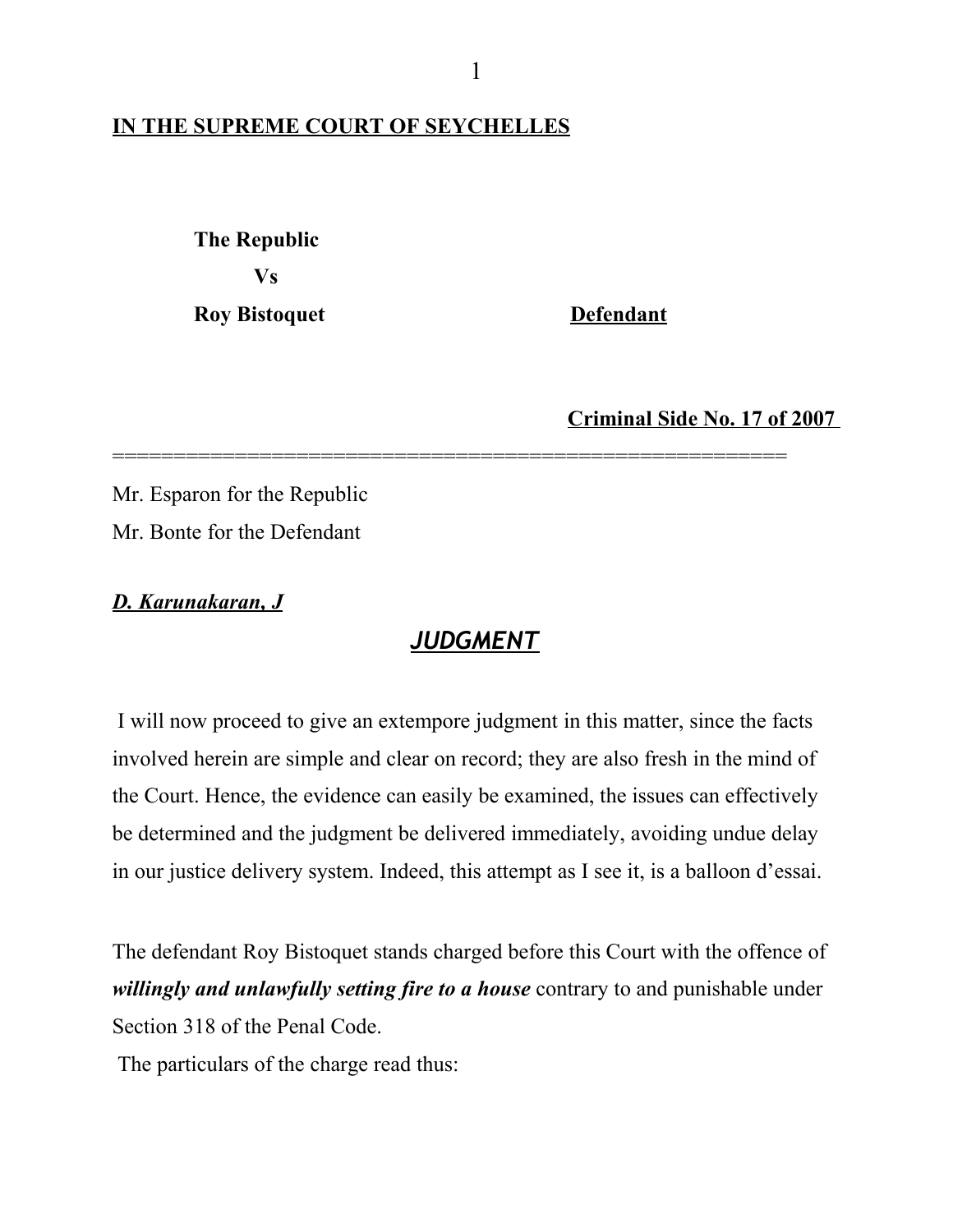*"Roy Bistoquet on the 28th day of March 2007, at Mont Plasir, Mahé wilfully and unlawfully set fire to the house owned by Josianne Albert"* 

The defendant denied the charge and the case proceeded for trial. He was duly represented and defended by learned counsel Mr. Bonte. The Prosecution called three witnesses to prove the charge against the defendant. After the close of the case of for the Prosecution, the Court ruled that the defendant had a case to answer. The defendant was put on election in terms of Section 185 of the Criminal Procedure Code. He elected to give unsworn statement from the dock.

The facts of the case which transpire from the evidence are these: At all material times, the Defendant was living in concubinage with the complainant, one Ms. Sita Jacques (PW1) in a rented house situated at Mont Plaisir, Mahé. They were paying a monthly rent of Rs.300/- to the owner of the house one Josianne Albert. During the month of March 2007, the defendant fell sick. He had been hospitalized for a period of two weeks and the complainant was living only with her 15-year-old daughter in the house.

According to the complainant (PW1), on 28 March 2007 in the evening at around 9 pm she went out to visit one of her friend namely, Ms. Pierreline Francois (PW2), who lives in the neighbourhood. The complainant after charging her mobile phone at the residence of Ms. Pierreline, at around 9:00- 9:30pm returned to her own house. When she entered the house, the complainant to her surprise, saw the defendant lying on a mattress folding both hands behind his head and looking up. Since the relationship between the defendant and the complainant had been strained before, the complainant asked the defendant what he was doing there in the house. Because of the acrimonious relationship between the parties, an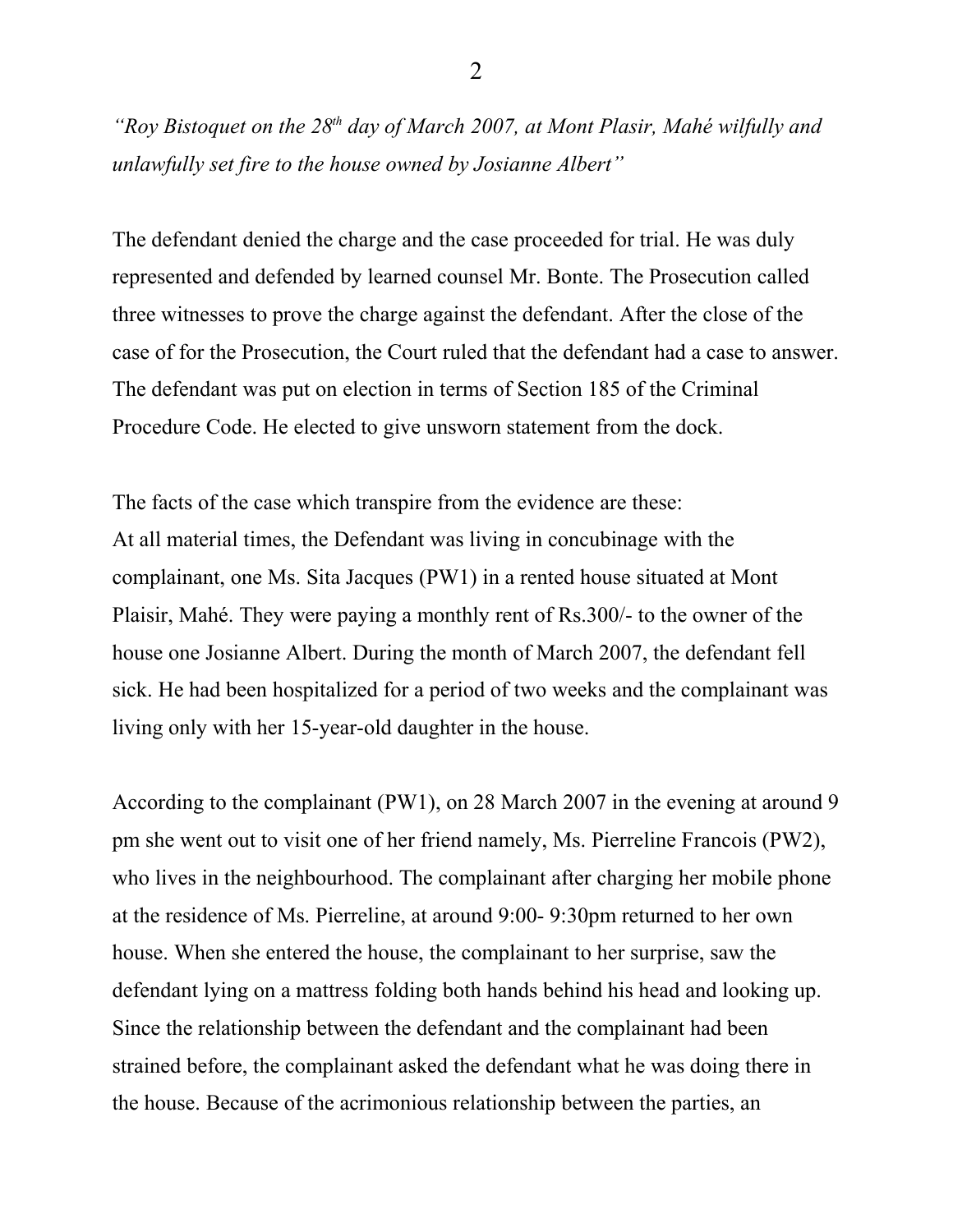argument ensued. The complainant further testified that during that argument, the defendant threatened her saying "I will set fire in your ass". To avoid further escalation of the argument, she left the house and went back to the nearby house of her friend, Pierreline Francois (PW2). A few minutes later, when she returned to her house, she saw her house was on fire. The complainant testified, particularly the kitchen area of the house, where the defendant had been seen, was on fire. At the same time the complainant noticed the defendant was coming out of the house, whilst it was in flames. The complainant further testified that although she had lit a candle kept in the living room, it had been put in a small box filled with sand. It had no connection with the kitchen area. Although the complainant admitted in cross examination that she had left the gas cylinder regulator was open, the gas was not coming out since she had closed the cooker and no gas could leak from the system. Moreover, she testified that she had finished cooking at around 5:30pm and there was no leak of the cooking gas in the kitchen or elsewhere. In the circumstances, she categorically testified that the defendant was the one who set fire to the house that night. Having seen the house on flames, she rushed to the neighbour so as to call the police for assistance. Ms. Soultane Amice (PW3), a woman police officer testified that she received a call from the Central police station detailing her to attend the scene of fire following a complaint from the complainant. The officer (PW3) testified when she rushed to the scene, the Fire Brigade had already arrived and had extinguished the fire. The officer also met the complainant's neighbour Ms. Pierreline Francoise on the scene.

The neighbour Ms. Pierreline Francoise (PW2) also testified in corroboration stating that the complainant had been in her house at the material time. That was, before she heard the complainant shouting that the defendant had set fire to the house. Ms. Pierreline Francoise (PW2) also testified that she saw the kitchen that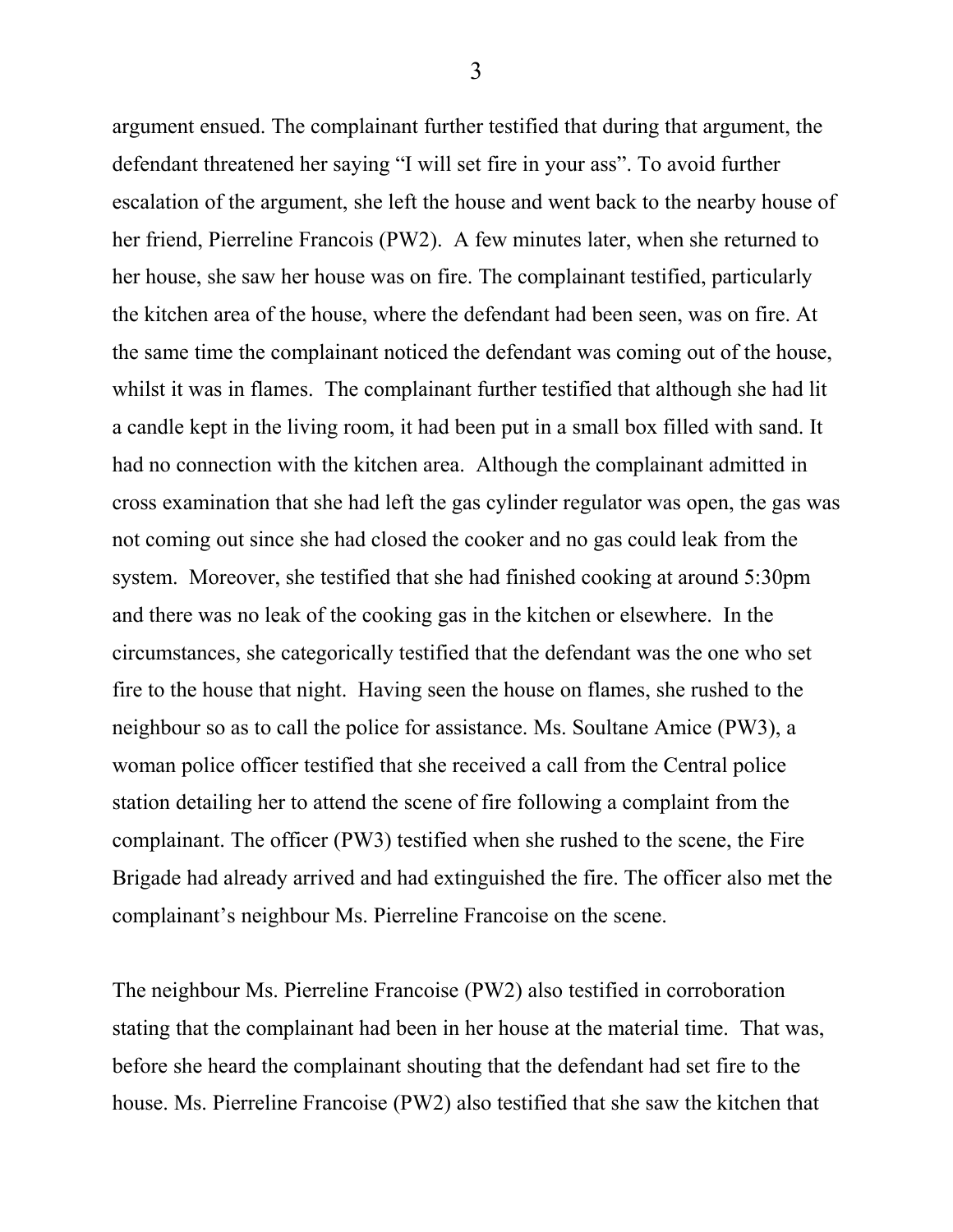was on fire and all the material kept in the kitchen had been destroyed by fire and the Fire Brigade had extinguished the fire. She too, saw the defendant at the material time coming from the direction of the burning house. In view of all the above, the prosecution submitted that they have proved the case beyond reasonable doubt as the evidence disclosed the necessary mens rea and the actus rea required to complete the offense of arson in terms of Section 318 of the Penal Code. Learned State Counsel further cited the case of the Republic v/s S. Benstrong (1976) Case No: 1, in support of his proposition that the expression *wilfully and unlawfully* used in Section 318 implies either an actual intention to do a harm or recklessness as to whether such harm may occur or not; hence, it is sufficient that the act alleged may even simply be coupled with mere recklessness not necessarily with actual intention, which is required to complete the offence against the defendant in this case. According to the prosecution, all elements necessary to constitute offence of arson have been established by positive evidence adduced by the Prosecution. It has proved the case against the defendant beyond reasonable doubt.

Mr. Bonte, learned counsel for the defendant submitted that the case has not been proved beyond reasonable doubt. According to him, there is a possibility of the LPG gas leak from the cylinder, which might have diffused and might have reached the naked candle flames in the living room. As a result, the house could have accidentally got on fire. Also he submitted that since the Prosecution has failed to prove the case beyond reasonable doubt, the defendant should be given the benefit of doubt. Moreover, Mr. Bonte submitted that the complainant should have never left the house unattended since she claimed that the defendant had said that he would put fire in her ass, because of the misunderstanding between the parties.

4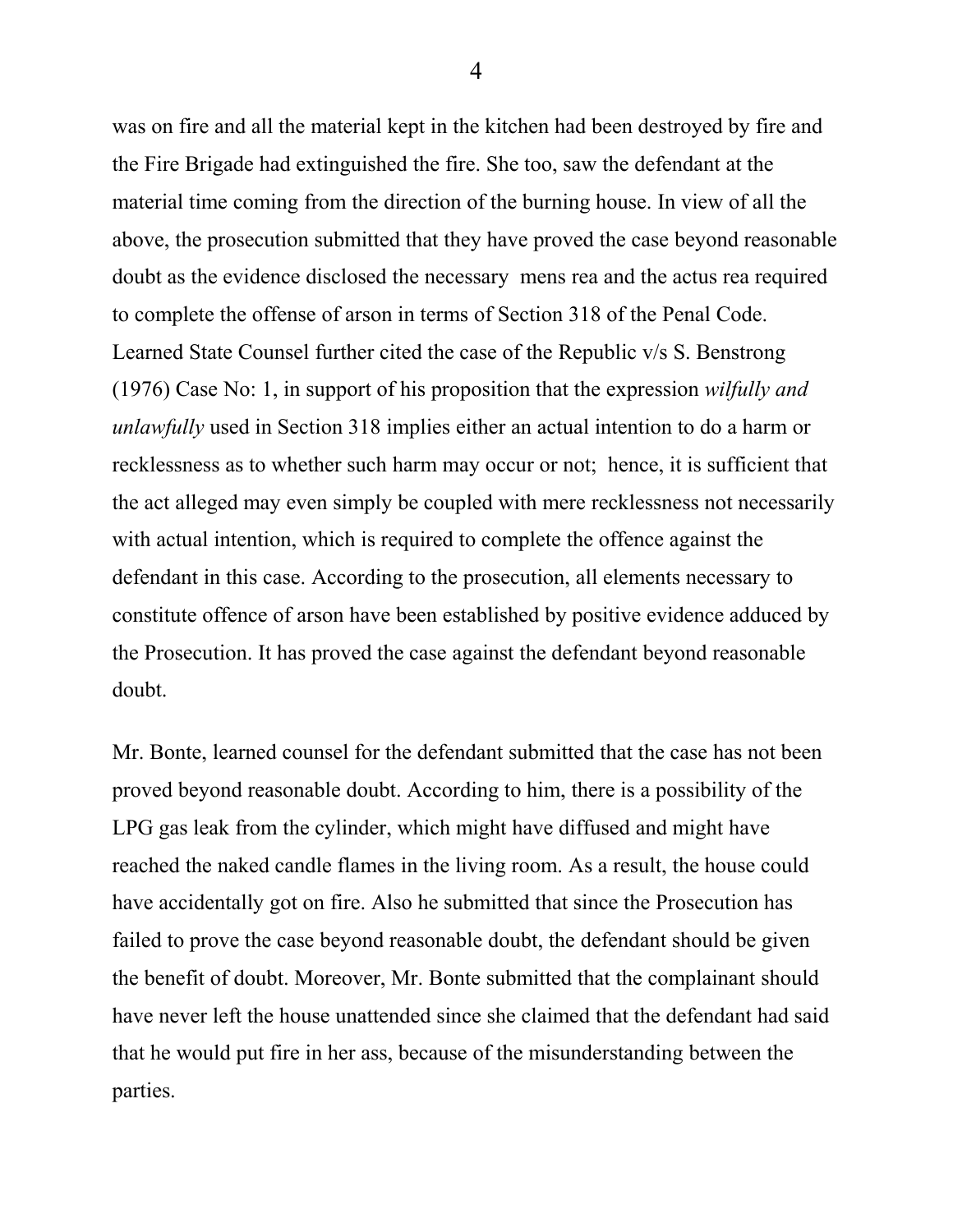I diligently considered the entire evidence adduced by the Prosecution in this matter. I gave a careful thought to the submissions of both counsel. Also I should mention here, this Court doesn't draw any adverse inference against the defendant for his election not to give any evidence under oath. Firstly, I note, the Prosecution is obviously trying to prove the case relying on circumstantial evidence in this matter. I bear in mind that any inference drawn by the Court from the circumstantial evidence should be irresistible, unequivocal, and reasonable and that must lead to the only inference of guilt of the defendant without any other inference to be drawn from the same matrix of facts and circumstances.

In this case I note the following circumstances as revealed from evidence, lead this Court to draw the only inference of guilt against the defendant in this case:-

1. There is unchallenged evidence on record that the complainant and the defendant were not in good terms during the time, the incident happened.

2. A couple of minutes prior to onset of the fire, the defendant had clearly stated to the complainant - whom I believe as a credible witness - that he was going to *set fire to her ass*.

3. At the time the fire started in the house, the defendant was the only person found therein with full of anger against the complainant.

4. As the fire started, the defendant was the one and only person, who was coming out the house as was seen by PW1 and PW2 at the material time and place.

5. The Proposition by Mr. Bonte that the gas (LPG) leak from the cylinder might have diffused appears to be highly improbable to happen. In any event, it is too remote to happen and highly farfetched.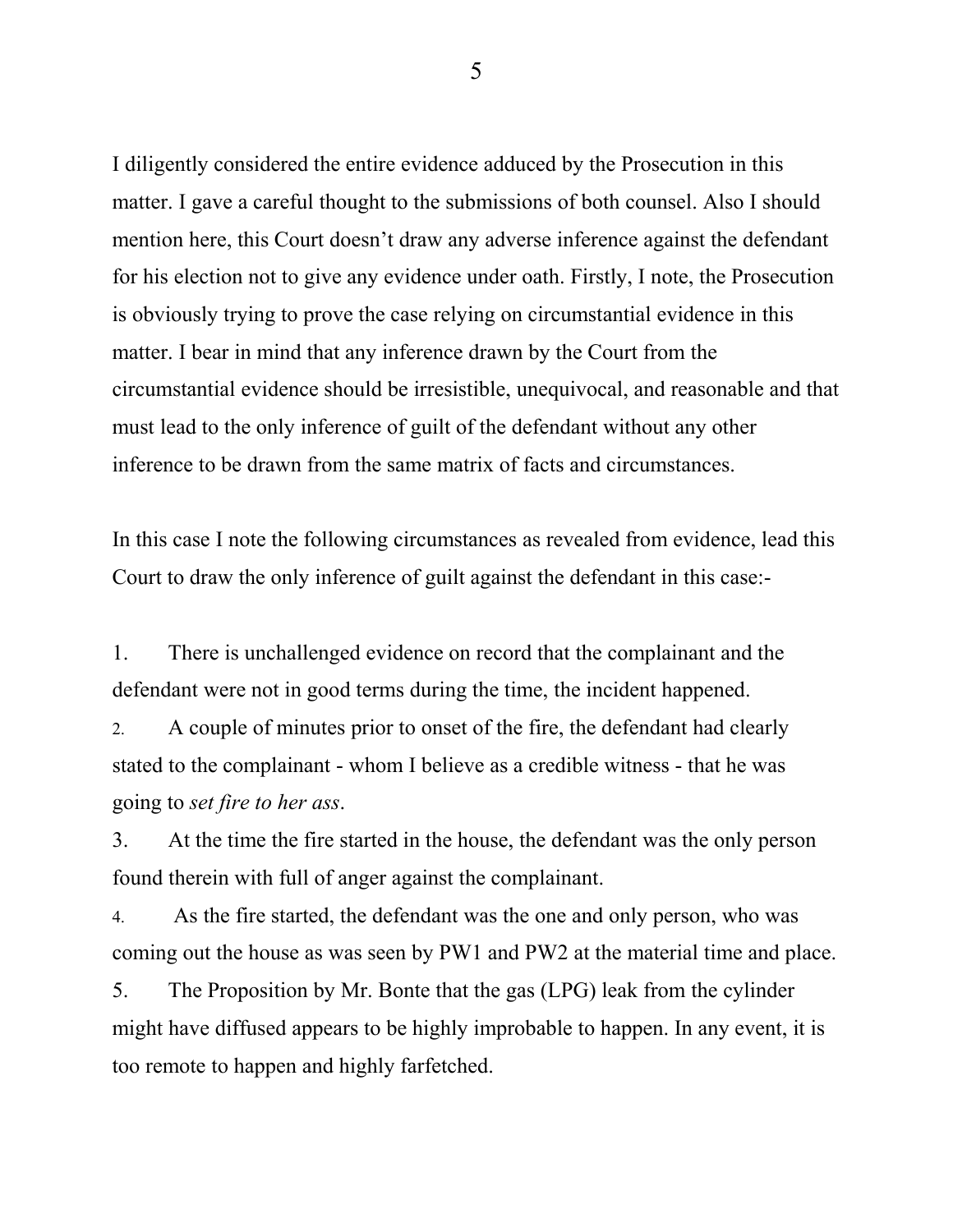6. Had there been any such gas leak, obviously the living room should have got on fire since it was the area, where a lit candle had been kept in a sand box.

 In view of all the above, this Court draws the only inference that the defendant was the one, who must have set the fire to the house. Needless to say, he clearly indicated his intention to the complainant by saying that he was going to set fire to the private part of the complainant.

As a trial judge, since I rely upon the circumstantial evidence in this matter, I warn myself that before I decide upon conviction, I should be satisfied and find that the inculpatory facts are incompatible with the innocence of the defendant and incapable of explanation upon any other reasonable hypothesis other than guilt.

On the whole of the evidence, I am satisfied beyond reasonable doubt that the defendant did set fire to the house of the complainant on the 28<sup>th</sup> March 2007. In my view, the proposition of accidental fire as put up by Mr. Bonte is impossible and highly farfetched; to say the least, it is too remote to happen. Indeed, I found all three Prosecution witnesses appeared to be credible. Their evidence is cogent, reliable and corroborative in all particulars necessary to constitute and complete the offence of arson against the defendant. I believe all three witnesses in every aspect of their testimony. I do not believe the defendant in his unsworn statement to the effect that he didn't set fire to the house of the complainant. On the strength of the evidence, I conclude that the defendant out of anger and malice against he complainant has set fire to the house, which she had rented from one Josianne Albert, situated at Mont Plaisir. Undoubtedly, the defendant's act of setting fire to the residential house was willful and equally unlawful since setting fire to a residential house is an offense in law.

6